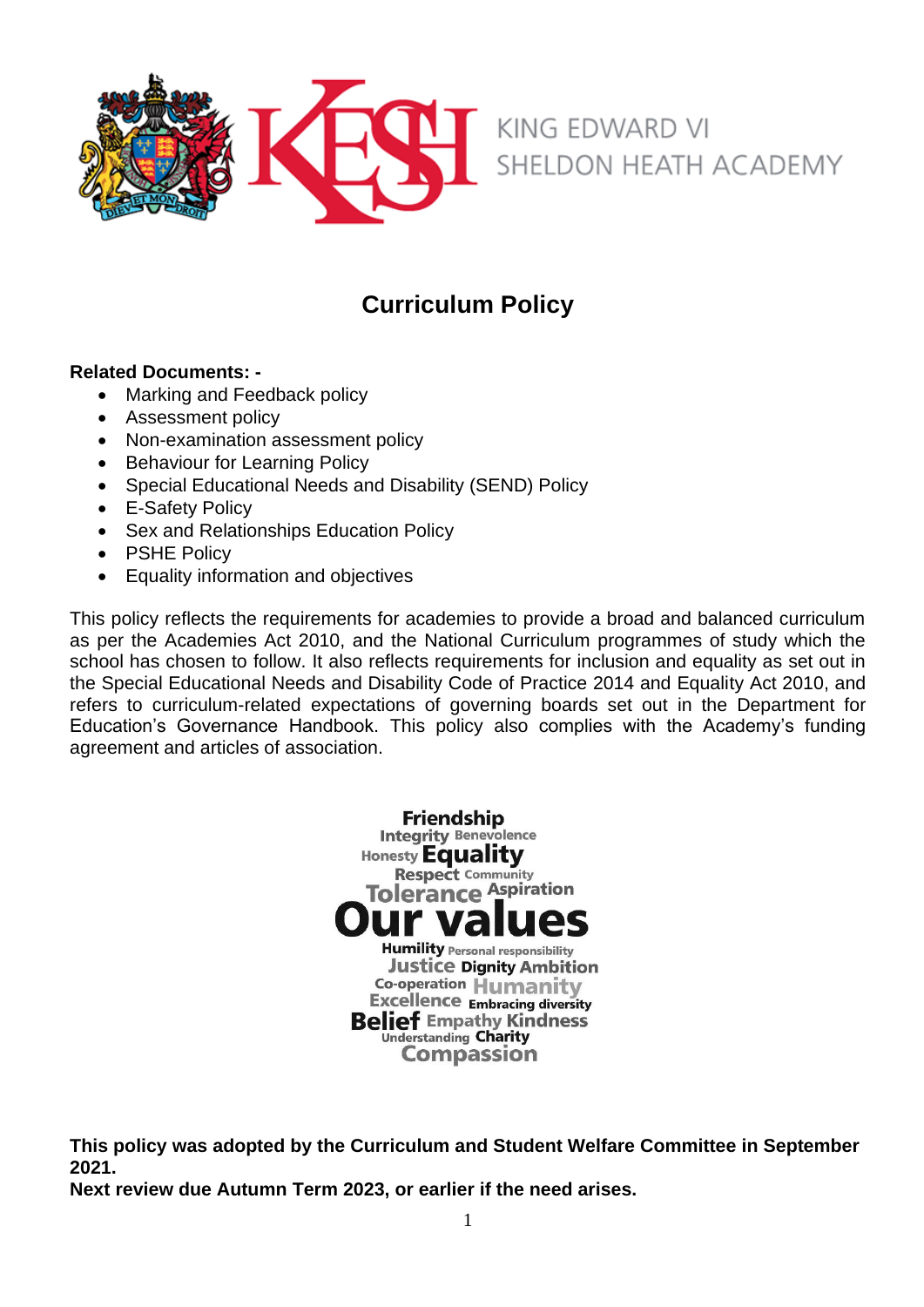# **1. Vision**

King Edward VI Sheldon Heath Academy is committed to developing responsible, aspirational, independent, happy and well-rounded young people with the self-belief to reach their goals. Our work will be underpinned by our core values and driven by our unequivocal belief in equality and tolerance. We will secure this through inspirational and enthusiastic teaching, the provision of a broad, challenging curriculum and excellent support and care. We want to ensure our young people fulfil and exceed their potential, be proud of who they are, be committed to lifelong learning and leave well-equipped to navigate their way through the challenges of the 21st century; positively contributing to society both economically and socially.

# **2. Ethos**

The Governors and staff at King Edward VI Sheldon Heath Academy aim to create a secure and caring environment in which children can experience success and are prepared for the opportunities, responsibilities and experiences of adult life. Every student is entitled to a curriculum that is rich and varied, challenging and inspiring which enables every individual to achieve her or his potential to the highest possible standard; a well-rounded education, which extends beyond academic study, offering rich and diverse opportunities that enable all students to broaden their horizons and to feel that they can succeed. The value of personal, social and moral development is taught within a broad and balanced curriculum.

The Academy's curriculum organisation and provision encompasses:

- Intent the rationale, purpose and design of the curriculum as a whole;
- Implementation how the curriculum is organised and delivered in our specific context;
- Impact how improvements in student knowledge, skills and understanding are measured.

# **3. Curriculum objectives**

- To meet all statutory requirements.
- To help acquire the knowledge and skills relevant to adult life and a world of rapid and continuous technological change:
	- **The Academy believes that acquisition of key knowledge and skills builds confident,** independent learners.
	- Academy staff develop a thirst for learning through high quality teaching with a challenging and inclusive curriculum.
- To promote the Academy's values driven culture:
	- Our Academy community refers to its core values of respect, compassion, aspiration and equality in all that we do.
	- We deal with each other empathetically and are steadfast in our view that equality should be promoted at all times.
	- High expectations and standards are the cornerstones of our Academy.
	- The Academy believes that having respect for peers, our community and the environment is critical in developing tolerant and caring young people.
	- The Academy develops a 'can-do' culture where success is celebrated and rewarded and a focus on 'next steps' and positive pupil engagement allows us to develop an aspirational ethos
- To ensure quality communication and literacy:
	- The Academy believes the ability to communicate effectively is key to developing positive relationships, good social skills and is vital in the workplace.
	- **The Academy wants all students to be able to express their feelings, ideas and their** understanding of concepts and theories with confidence.
	- The Academy engenders confidence and enjoyment of reading so that all students can access a broad curriculum.
- To ensure equal opportunities for all learners: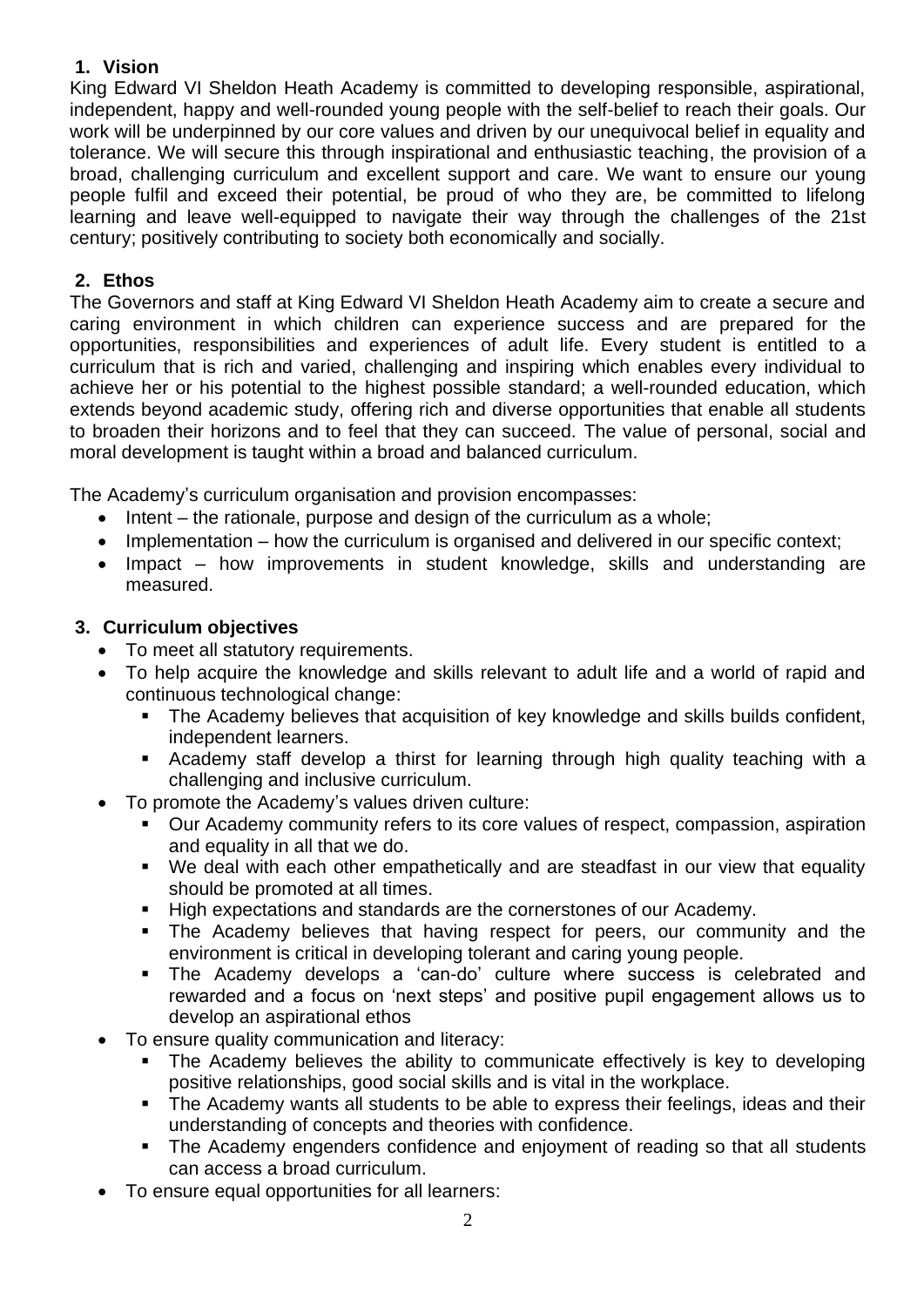- The Academy provides a well-rounded education, extending beyond academic study and offering rich and diverse opportunities.
- **EXTE:** The Academy blends excellence in academic, vocational and extra-curricular activity to allow all students to succeed in ways most appropriate to them and their talents.

# **4. Curriculum aims**

- Provide a broad and balanced education for all students.
- Enable students to develop knowledge, understand concepts and acquire skills, and be able to choose and apply these in relevant situations.
- Support students' spiritual, moral, social and cultural development.
- Support students' physical development and responsibility for their own health and enable them to be active.
- Promote a positive attitude towards learning.
- Ensure equal access to learning, with high expectations for every student and appropriate levels of challenge and support.
- Provide subject choices that support pupils' learning and progression and enable them to work towards achieving their goals.
- Develop pupils' independent learning skills and resilience, to equip them for further/higher education and employment.
- Have a high academic/vocational/technical ambition for all students.
- Equip students with the knowledge and cultural capital they need to succeed in life.
- Provide a broad curriculum prioritising a strong academic core of subiects, such as those offered in the EBacc.

Thus, the Academy's curriculum aims to develop:

- successful learners who:
	- o are curious and have a thirst for knowledge;
	- o are inducted into the essential knowledge, skills and discourse of subject disciplines and can develop specialisms appropriate to aptitude;
	- o can appreciate achievement and experience success in all subjects studied;
	- o can link areas of knowledge in a spirit of enquiry;
	- o can pursue courses appropriate for their stage of learning and abilities to achieve their personal best;
	- o can learn independently and with others;
	- o can acquire the study skills and self-knowledge necessary to realise their learning potential, and are motivated to achieve the best they can, now and in the future;
	- o are creative, resourceful and able to solve problems.
- confident individuals who:
	- o who are prepared for the next stage in their lives;
	- o are kind, compassionate, tolerant and show courage in their dealings with others;
	- o can respond positively and with resilience to the opportunities, responsibilities and experiences of adult life;
	- $\circ$  can develop an active and healthy lifestyle;
	- o can evaluate risk, take managed risks and stay safe;
	- o can relate well to others;
	- o have secure values and principles to distinguish right from wrong;
	- o are articulate, confident, ambitious, willing to try new things and able to make the most of opportunities;
	- o are increasingly independent, able to show initiative and organise themselves;
- responsible citizens who:
	- $\circ$  know how to behave appropriately and are well mannered;
	- $\circ$  can participate as effective, respectful citizens within a global society;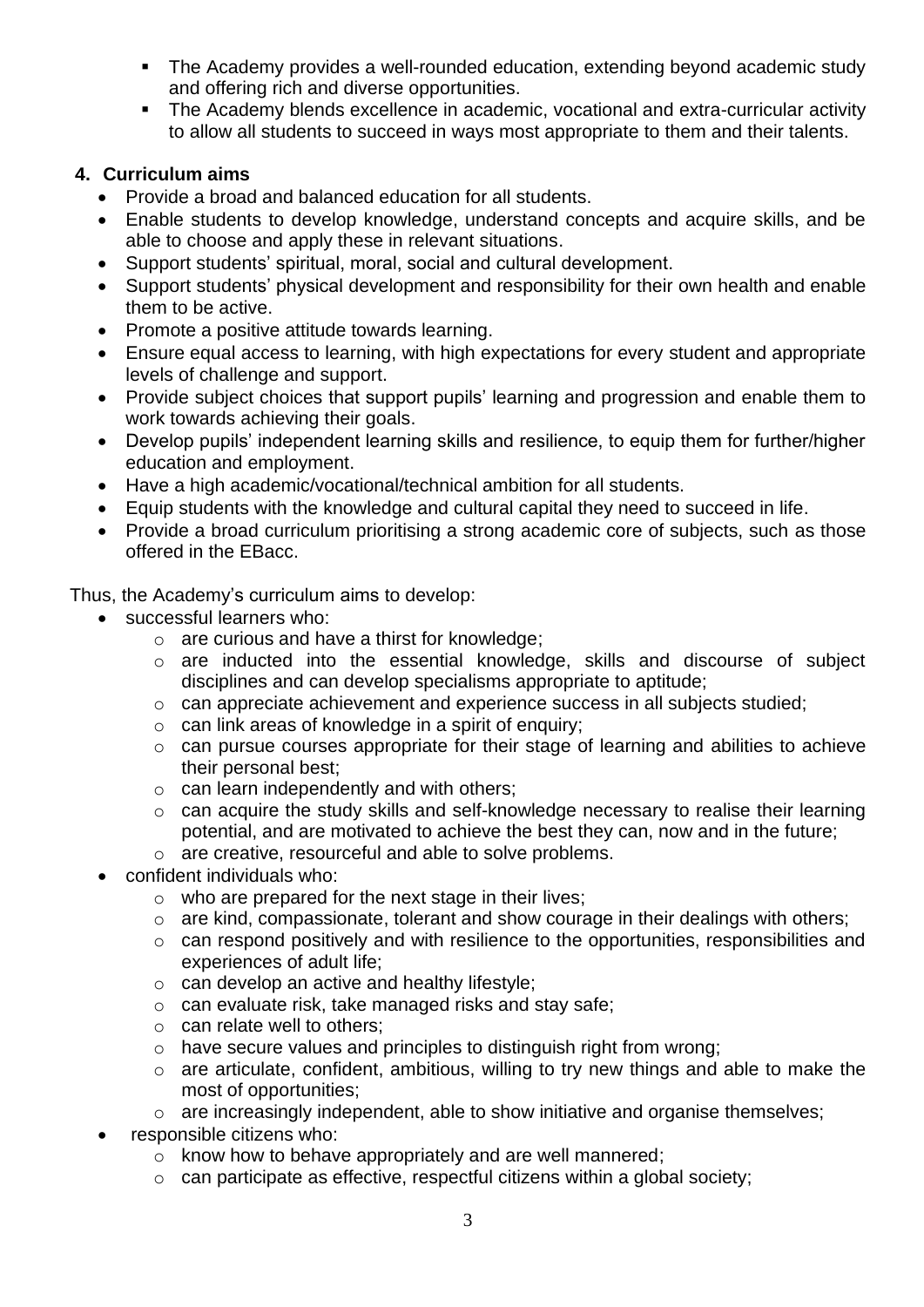- o can challenge injustice, are committed to human rights, and can strive to live peaceably with others;
- o acquire an understanding of the social, economic and political issues of the world and the interdependence of individuals, groups and nations;
- o can change things for the better, considering the needs of future generations in the choices they make.

The Academy's curriculum will meet its aims by ensuring:

- opportunities and activities for students to communicate through speech and writing, and to listen with understanding;
- stimulating reading material that enables students to read accurately, fluently and with understanding for their enjoyment;
- that English language is applied in all subject areas and enables students to articulate their understanding and learn with enthusiasm and independence;
- students' understanding and knowledge of mathematical language and the processes that apply in a variety of tasks to identify practical solutions;
- the development of scientific understanding through activities and discussion that provide systematic enquiry within a range of experiments and investigations of everyday life;
- opportunities for students to experience their own environment and the wider world both past and present through humanities (Geography, History, R.E.);
- flexibility and creative thinking in overcoming difficulties and developing new approaches through investigation;
- that students approach tasks and activities with enjoyment, independence and interest in practical solutions to learning situations, with independence of thought and action as well as co-operating within a group;
- an awareness of, and respect for, a diversity of cultures, values and beliefs and abilities;
- a mutually supportive partnership, in which parents and staff share responsibility for the education of the children.

## **5. Curriculum organisation & provision**

The Academy uses the curriculum as a tool to nurture students' aspirations through being relevant both to those aspirations and to local and national need and by providing very strong and visible progression routes into further and higher education, apprenticeships, training and employment. At KS3 the national curriculum guidance as produced by the DFE is followed and department leaders and subject teachers ensure that the prescribed and recommended content is planned and delivered accordingly. At KS4 and post 16, the Academy's offer consists of a range of courses that are recognised as suitable for level 2 and level 3 study by the government and the DFE.

The curriculum is constantly under review, taking account of the changes in the needs of students and of national developments. The structure of the curriculum ensures that all students can progress at a rate that is in line with their ability and considers unequal starting points. Academy staff are committed, enthusiastic and have excellent subject knowledge; they adopt teaching methods to ensure that the needs of all students are effectively met. Learning experiences are planned to ensure breadth and depth thus enabling progression through the Academy of every individual irrespective of gender, ethnic background, age or disability; every student is exposed to the full range of activities within the curriculum. The Academy makes reasonable adjustments to account for the needs of all students; those with Special Educational Needs are assessed by the class teacher and the Academy's SENCO.

#### Key Stage 3 (Years 7, 8 and 9)

Key stage 3 year groups are split into two bands of equivalent ability. In most lessons, students are taught in mixed ability groups, whilst in some (for example maths) they are broadly set within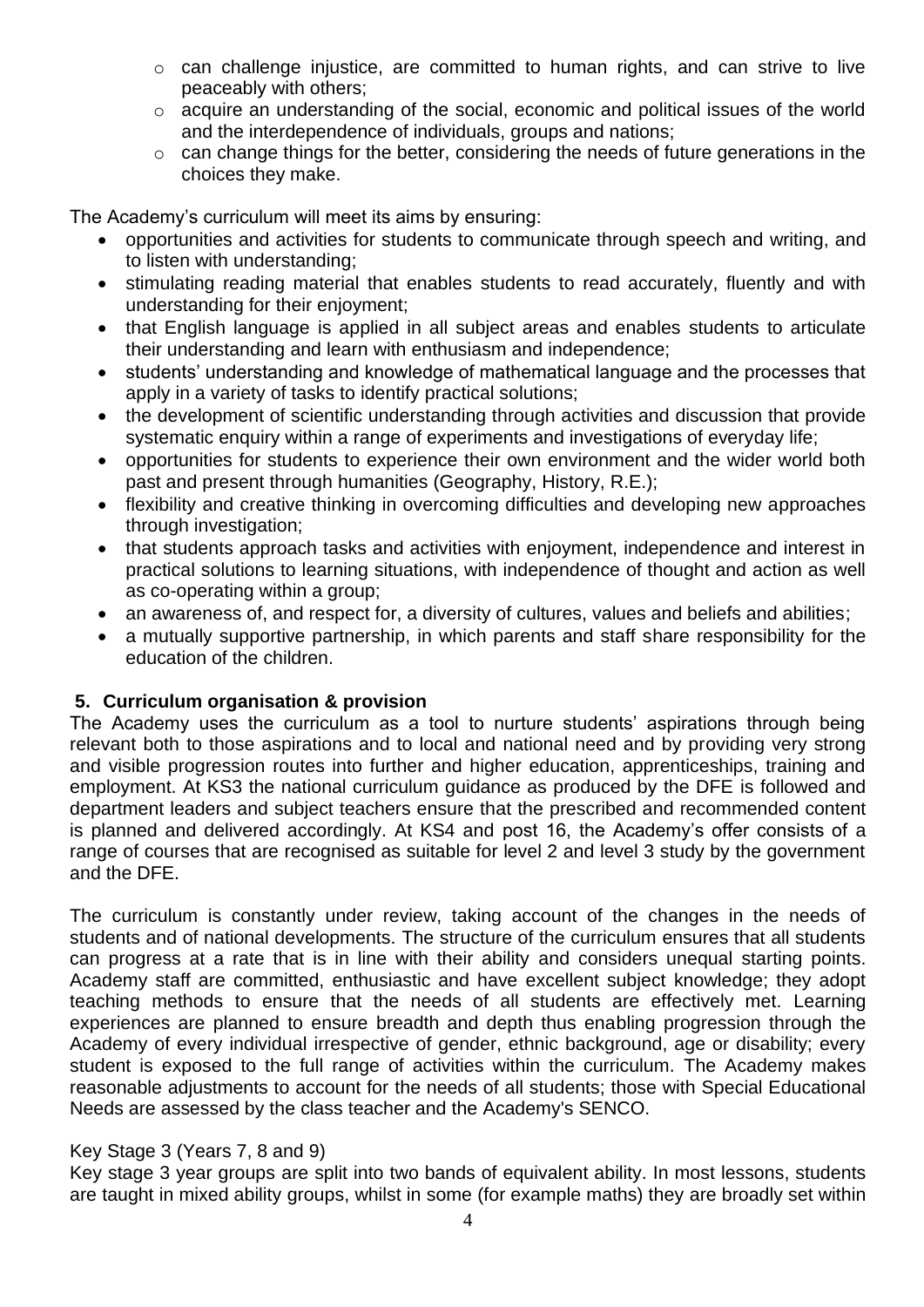each band based on their prior attainment. Groups are initially determined using KS2 data where available, more able and SEN registers from the primary feeders and are refined through teacher assessment, baseline assessment and internal standardised assessment data. Students with the lowest prior attainment receive additional, tailored support so that they can access the wider curriculum. Achievement is reviewed and monitored on a termly basis to track individuals' progress at the Academy and where appropriate, students are moved between groups to ensure that they are appropriately challenged to meet their full potential.

## Key Stage 4 (Years 10 and 11)

Key Stage 4 starts in year 10, where students follow a curriculum that provides opportunities enabling them to reach their potential. All students study English language, English literature, maths, and sciences (either as physics, chemistry and biology or as combined science); they all study for a minimum of 8 qualifications, mostly GCSEs with few BTEC courses available. A small number of students obtain a GCSE in each of the three sciences offered; most students obtain a science qualification equal to two GCSEs. The English Baccalaureate combination of subjects is available to all students, although achievement data is used to guide students in choosing the most suitable course combination for their personal strengths and aspirations.

The range of KS4 courses offered includes:

- Full GCSE courses.
- Level 2 BTEC/Technical Award in Health and Social Care, Business, Sport.

Students may opt to complete a qualification not offered by the Academy, for example half/full GCSE courses on languages (e.g. Dutch, Polish or Italian). The Academy supports this and enters students for the appropriate examinations free of charge.

Since achievement in GCSE English and mathematics is very significant in determining the life chances of students, the structure and blocking of the curriculum is such that maximises students' chances of achieving this benchmark.

Well organised progression between Key Stage 3 and 4 is important. Assemblies to students and evening events for parents/carers are used to disseminate valuable information about the provision available. All students are issued with detailed information about courses, explaining course content, criteria for success, assessment requirements and where to find more information. All students and parents/carers receive a one-to-one meeting with senior members of staff to discuss course choices. Performance data is used to ensure students select courses that meet their personal aptitudes.

#### Post 16

The Academy offers a curriculum that aims to meet the needs of all its learners. During year 11, all students receive at least one-to-one progression interview to help them decide the most appropriate route into post 16 study, in addition to independent advice. Assemblies, lead by staff and Sixth Form students, inform students in year 11 of the demands and expectations of post 16 education. Enrolment into courses takes into account GCSE results and student aspirations and is accompanied by a progression interview.

There is a wide range of Level 3 courses available at the Academy, although the offer may vary year by year depending on demand:

- BTEC National Diploma in Business, Applied Science and Health and Social Care; for the most popular subjects like Applied Science and Health and Social Care the Extended Certificate and Extended Diploma are also offered.
- BTEC Certificate in Sport and in Performing Arts.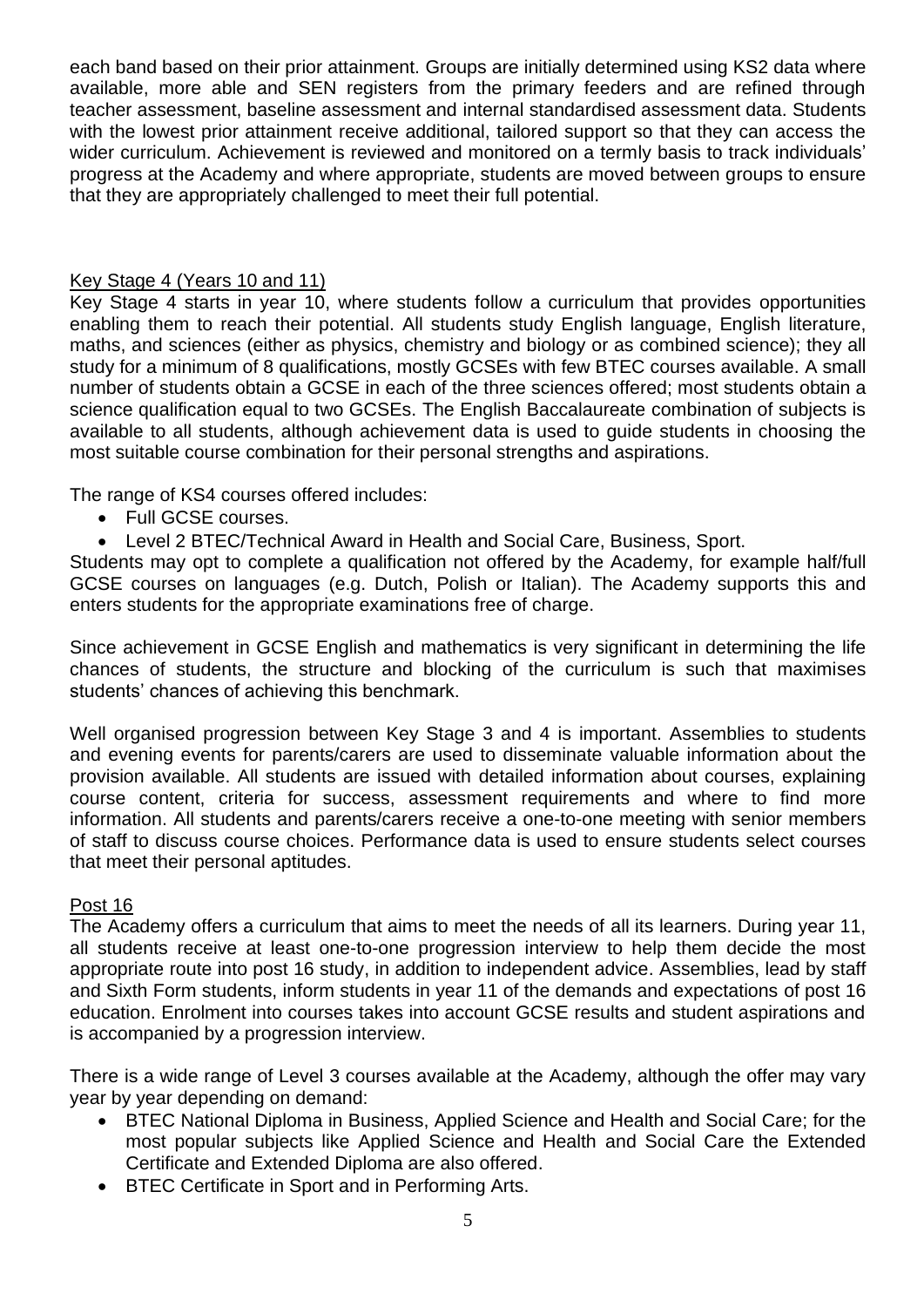• A-levels in Maths, Further Maths, English Literature, Physics, Chemistry, Biology, Product Design (3D and Textiles), Fine Art, Sociology, Psychology, Geography, History, Business Studies, Spanish and RE.

Level 2 Maths and English retakes are available to students as appropriate. Key Skills qualifications in Communication, Application of Number and ICT are taught discretely as part of the Personal Guidance curriculum in both years 12 and 13.

A personal development programme is in place and compulsory for all students. The aim of this programme is to equip students with those skills required for success after Y13, whether this is university study, employment or further training. Links have also been established with external service providers to offer Work Related Learning and progression routes onto Apprenticeships.

#### Extra-curricular and out of class learning

The curriculum ensures the provision of wider learning experiences that include: foreign visits, residential courses; the opportunity to perform in public and to represent the Academy; competitions and personal development qualifications. Finance is provided to ensure that all students may take part.

A wide range of extra-curricular activities is offered that cover nearly all subject areas: art and DT clubs, a suite of sport activities, Raspberry Pi, MasterChef, Maths Level up club, animal club, etc. There is an expectation that every student takes part in an extra-curricular activity and this is monitored by the House Coordinators and Heads of Year.

### Sex and relationship education

The Academy provides sex education in the basic curriculum for all students. In accordance with the law, the biological aspects of human reproduction remain compulsory for all students, but parents may withdraw their children from any other part of the sex education programme up to and until 3 terms before the child turns 16. Requests for withdrawal should be put in writing and addressed to the Principal. For more information on this, please refer to the Academy's PSHE policy.

#### PSHE

Students are provided with PSHE opportunities through the planned curriculum, independent study and extra-curricular events. Our provision is mapped to ensure that we cater for the PSHE development of all students. For more information, please see the relevant policy.

#### **6. Planning, assessment and training**

Planning is vital to the educational process; it must reflect the Academy's local context by addressing typical gaps in students' knowledge and skills. Thus, planning considers the range of aptitudes, needs, skills and prior knowledge within a class and builds the knowledge and skills students need to take advantage of opportunities, responsibilities and experiences of later life. Therefore, lessons are planned to take account of the skills and knowledge students are expected to acquire. At the Academy, Programmes of Learning (PoLs) include:

- An overview which shows the long- and medium-term plans for the subject;
- A detailed lesson by lesson or topic by topic plan that includes resources and key outcomes.

Teachers plan lessons so that students with SEN and/or disabilities can study every National Curriculum subject, wherever possible, and ensure that there are no barriers to every student achieving. Teachers also take account of the needs of pupils whose first language is not English; lessons are planned so that teaching opportunities help students to develop their English, and supports students to take part in all subjects.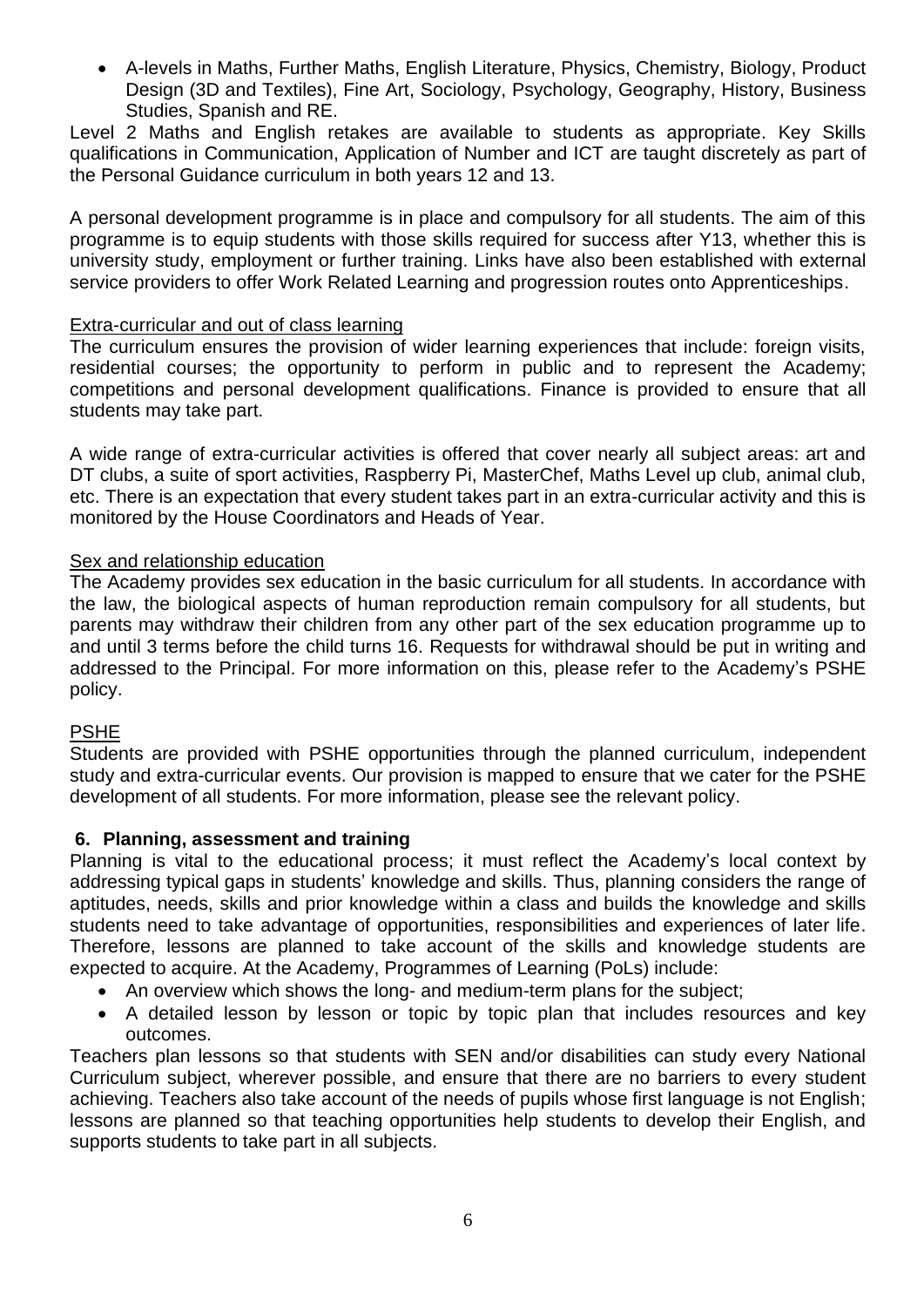Curriculum journey maps in each subject area clearly demonstrate the end points the curriculum is building towards and what students need to know and be able to do to reach those end points. The Academy's curriculum is planned and sequenced so that new knowledge and skills build on what has been taught before and towards its clearly defined end points.

Assessment is on-going and in variety of formats, formal, external assessment, teacher assessment, classwork and homework (please refer to the Assessment, Marking and Praise policy for more information). The assessment process enables teachers to accurately plan their teaching to maximise learning and student achievement. Teachers set high expectations for all students and use appropriate assessment to set ambitious targets and plan challenging work for all groups, including:

- More able students.
- Students with low prior attainment.
- Students from disadvantaged backgrounds.
- Students with SEND.
- Students with English as an additional language (EAL).

Staff take part in regular training and development both in and out of Academy; there are many opportunities for joined planning and for sharing good practice.

# **7. Student entitlement**

- High standards of teaching, highly motivated and committed professionals.
- Varied teaching approaches e.g. enquiry, resource based, group work, open discussion, extended writing and teacher led work.
- A safe and secure learning environment where success is recognised and celebrated.
- Good working relationships between staff and students based upon hard work and mutual respect.
- An inclusive provision, both in the classroom and beyond, that stretches and challenges students to make good progress and achieve their personal best.
- A breadth of opportunities for learning beyond the classroom and the statutory curriculum.
- Regular feedback on student work that encourages progress dialogue, improvement and reflection.
- Preparation for all external assessments.
- Leadership that ensures good behaviour in lessons and around the Academy.
- The opportunity to develop a wide range of skills through a range of extra and cross curricular activities.

# **8. Communication with Parents/Carers**

The Academy believes that parents and carers have a fundamental role to play in helping children to learn; to this end we do all we can to inform them about how their children are learning and achieving by:

- Explaining to parents/carers how they can support the children with their work.
- Sharing with parents/carers the progress made by their child and indicating how this progress can improve.
- Maintaining strong lines of communication with all parents/carers and keeping them informed of developments.

The Academy believes that parents/carers have a responsibility to support their children and the Academy by:

- Ensuring that their child has the best attendance and punctuality possible.
- Doing their best to keep their child healthy and fit to attend school.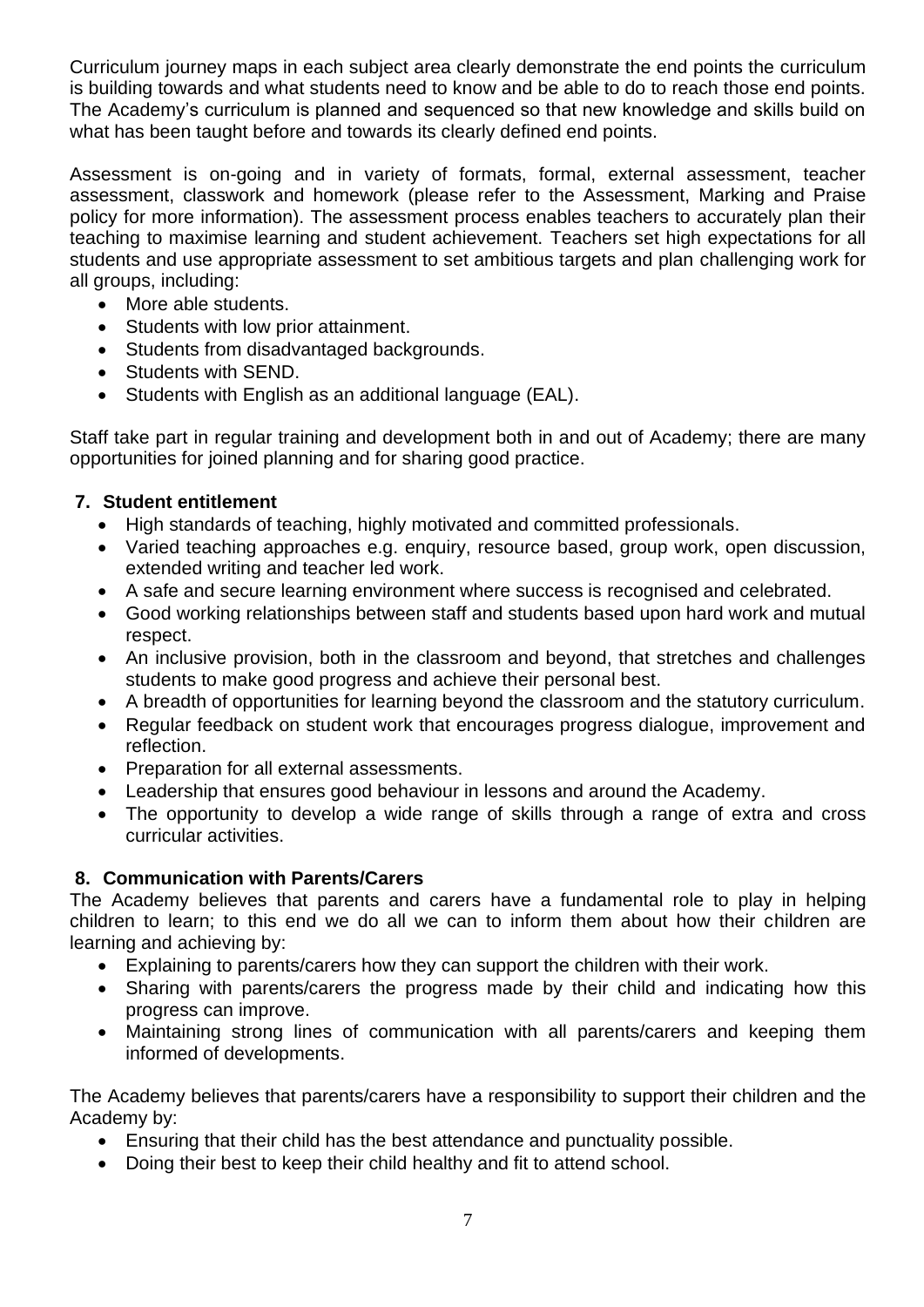- Informing the Academy of any matters which are likely to affect a child' performance or behaviour at the Academy.
- Promoting a positive attitude towards the Academy, staff and learning in general.

# **9. Staff roles and responsibilities**

## **Governors**

The Local Governing Body will monitor the effectiveness of this policy and hold the Principal to account for its implementation. The governing board will also ensure that:

- a robust framework is in place for setting curriculum priorities and aspirational targets;
- the Academy is complying with its funding agreement and teaching a "broad and balanced curriculum" which includes English, maths, and science, and enough teaching time is provided for students to cover the requirements of the funding agreement;
- proper provision is made for students with different abilities and needs, including children with special educational needs (SEND);
- all courses provided for pupils below the age of 19 that lead to qualifications, such as GCSEs and A-levels, are approved by the secretary of state;
- the Academy implements the relevant statutory assessment arrangements;
- it participates actively in decision-making about the breadth and balance of the curriculum; and
- students are provided with independent, impartial careers guidance, and that this is appropriately resourced

# **Principal**

The Principal takes overall responsibility for the curriculum; he/she is responsible for ensuring that this policy is adhered to, and that:

- All required elements of the curriculum, and those subjects which the Academy chooses to offer, have aims and objectives which reflect the aims of the Academy and indicate how the needs of individual students will be met;
- the amount of time provided for teaching the required elements of the curriculum is adequate and is reviewed by the governing board;
- proper provision is in place for students with different abilities and needs, including children with SEND;
- the Academy's procedures for assessment meet all legal requirements;
- requests to withdraw children from curriculum subjects, where appropriate are managed;
- the Local Governing Body is involved in decision-making processes that relate to the breadth and balance of the curriculum; and
- the governing board is advised on whole-school targets in order to make informed decisions.

## Other Staff

The curriculum is evaluated on an on-going basis by the Vice Principal in charge of curriculum; he/she is responsible for implementing those changes needed to ensure that provision meets national guidelines and requirements and allows students to secure performance benchmarks.

The Vice Principal (Pastoral) and the Senior Lead for Child Protection monitor those aspects of the curriculum relevant to their roles.

Heads of department monitor their subject and are responsible for implementing policy, monitoring development and assisting in the planning of the curriculum.

## **10.Monitoring and Evaluation**